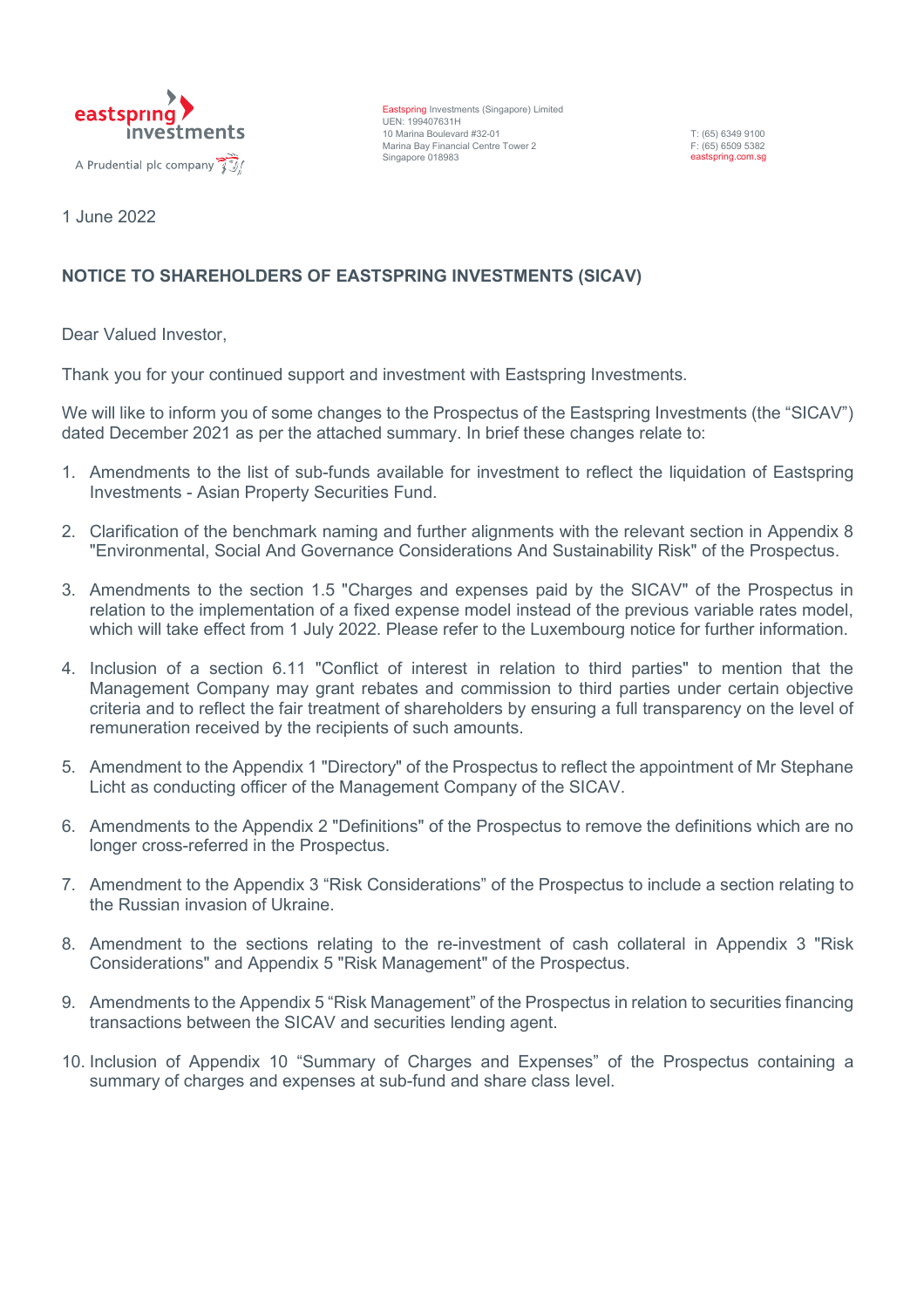

## 11. **Investment Objective**

The investment objective of each of the following sub-funds is amended to provide more clarity on the types of investments that the sub-funds may invest in.

- Eastspring Investments China Bond Fund
- Eastspring Investments Global Market Navigator Fund
- Eastspring Investments Global Multi Asset Income Plus Growth Fund

The changes for the mentioned sub-funds will take effect on 1 July 2022. The changes in investment objective are considered as non-material changes, apart from the change to Eastspring Investments – China Bond which is material in nature.

For more information about these changes please refer to the attached Luxembourg notice.

These changes will be reflected in the next Singapore Prospectus (which will enclose the Luxembourg Prospectus) and Product Highlights Sheet which will be available on our website at [www.eastspring.com.sg](http://www.eastspring.com.sg/) on or around 1 July 2022. You may also obtain printed copies of these documents from your relationship manager, financial adviser and/or agent.

This document is important and requires your attention. If you have any questions regarding these changes, please contact your relationship manager, financial adviser and/or agent who will be happy to assist you.

Alternatively, you can contact us directly on (65) 6349 9711 during business hours or email us at unittrusts.query.sq@eastspring.com.

We will like to take this opportunity to thank you for your valuable support and we look forward to being of continued service to you.

Eastspring Investments (Singapore) Limited

Enc.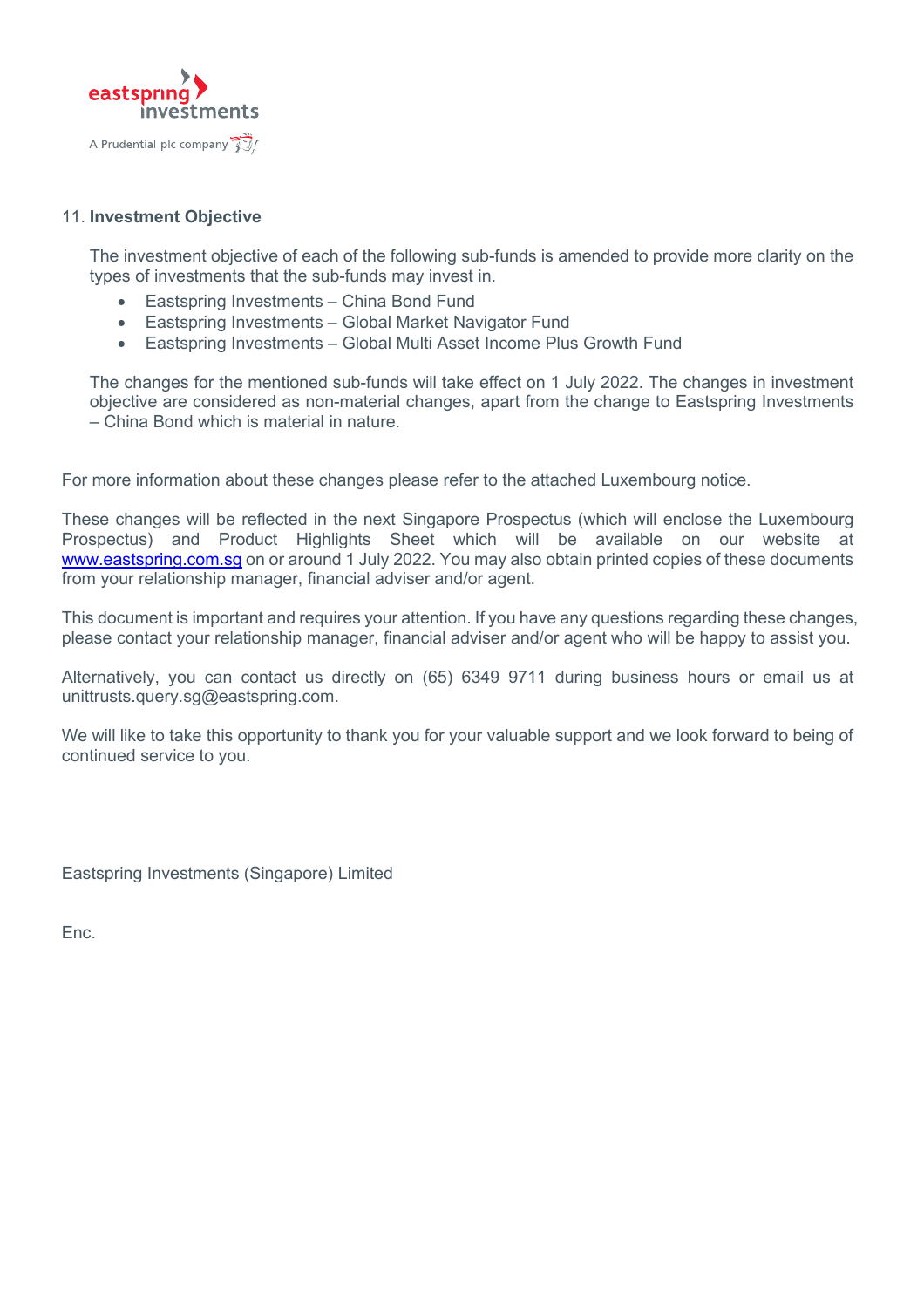### **EASTSPRING INVESTMENTS**

*Société d'Investissement à Capital Variable* Registered Office: 26 boulevard Royal L-2449 Luxembourg Grand-Duchy of Luxembourg R.C.S. Luxembourg B 81 110

### **NOTICE TO SHAREHOLDERS**

 $\_$  , and the set of the set of the set of the set of the set of the set of the set of the set of the set of the set of the set of the set of the set of the set of the set of the set of the set of the set of the set of th

### **This document is important and requires your immediate attention. If in doubt, contact your professional adviser.**

Notice is hereby given to the shareholders of Eastspring Investments (the "**SICAV**") that the board of directors of the SICAV (the "**Board of Directors**") has decided to amend the prospectus of the SICAV dated December 2021 (the "**Prospectus**").

The main changes made to the Prospectus relate to the following items:

- Amendments to the list of sub-funds available for investment to reflect the liquidation of Eastspring Investments – Asian Infrastructure Equity Fund and Eastspring Investments – Asian Property Securities Fund,
- Clarification of the benchmark naming and further alignments with the relevant section in Appendix 8 "Environmental, Social And Governance Considerations And Sustainability Risk" of the Prospectus,
- Amendments to the section 1.5 "Charges and expenses paid by the SICAV" of the Prospectus to cross-refer the Investment Management Fee to the new Appendix 10 of the Prospectus listing the maximum fees owed to the Investment Manager and to include a new section 1.5.3 "Operating and Servicing Expenses" which further implements a fixed expense model instead of the previous variable rates model, as indicated per the below table:

| <b>Current expense model</b>                                                                                                                                                                                                                  | New expense model from<br>1 July 2022                                                                                                                                   |
|-----------------------------------------------------------------------------------------------------------------------------------------------------------------------------------------------------------------------------------------------|-------------------------------------------------------------------------------------------------------------------------------------------------------------------------|
| + Annual Management Fee                                                                                                                                                                                                                       | + Annual Management Fee                                                                                                                                                 |
| (This fee covers Eastspring)<br>Investment's management of the<br>Fund)                                                                                                                                                                       | (This fee covers Eastspring)<br>Investment's management of<br>the Fund)                                                                                                 |
| + Annual Administration Fee                                                                                                                                                                                                                   | + Annual Distribution Fee                                                                                                                                               |
| (This fee covers distribution-<br>related services provided to the<br>Fund)<br>+ Variable Fund Expenses                                                                                                                                       | (This fee compensates the<br>Distributor for their services in<br>connection with marketing and<br>distributing Class T3 Shares)                                        |
|                                                                                                                                                                                                                                               | + Fixed Fund Expenses                                                                                                                                                   |
| (These include the costs that must)<br>be met to ensure the Fund is<br>appropriately governed<br>and<br>administered including but not<br>limited to services such<br><b>as</b><br>depositary,<br>central<br>administration, registrar<br>and | (These include the costs that<br>must be met to ensure the Fund<br>is appropriately governed and<br>administered as listed in section<br>1.5.3 "Operating and Servicing |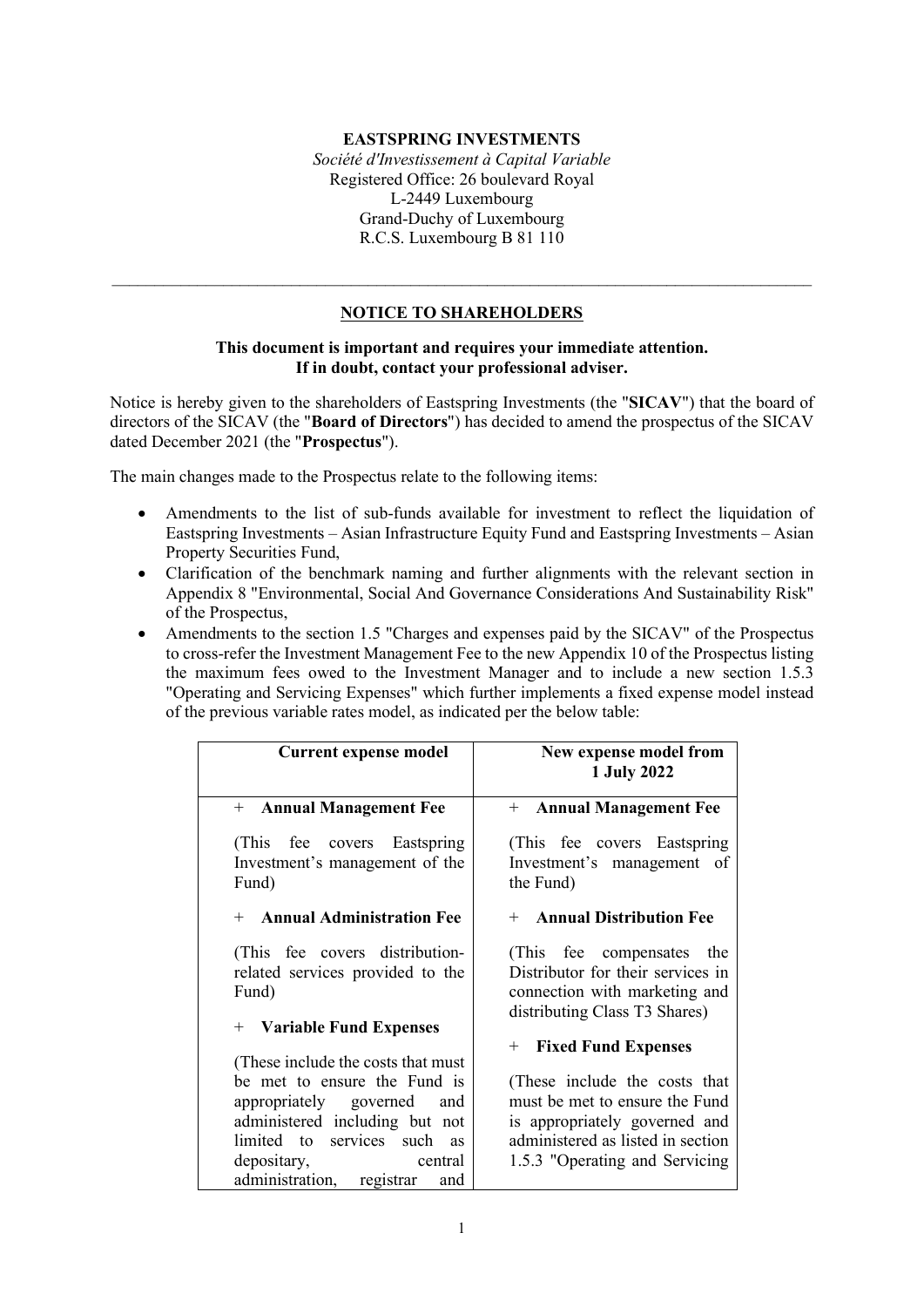| transfer agent, listing agent and<br>other expenses.) | Expenses" of the Prospectus.)                                                                                                                        |
|-------------------------------------------------------|------------------------------------------------------------------------------------------------------------------------------------------------------|
| <b>Ongoing Charge</b><br>$=$                          | $=$ Ongoing Charge*<br>*Includes "Other Expenses" as<br>listed in section 1.5.4 of the<br>Prospectus. These costs cannot<br>be predicted in advance. |

Such fixed annual percentage will correspond to anticipated expenses determined on an arm's length basis by the SICAV and its Management Company (i.e. Eastspring Investments (Luxembourg) S.A.). In addition, the Administration Fee has been removed and replaced by a Distribution Fee which is owed to the Distributor for their services in connection with marketing and distributing Class T3 Shares and is further cross-referred in Appendix 10 "Summary Of Charges And Expenses" of the Prospectus. The section 1.5.4 "Other Expenses" is further amended to clarify the fees not being covered in the Operating and Servicing Expenses. In accordance with the Prospectus, shareholders of the SICAV who do not consent to this change shall be entitled to request the redemption/conversion of their shares without redemption/conversion fees for 30 days as of the date of publication of this notice,

- Inclusion of a section 6.11 "Conflict of interest in relation to third parties" to mention that the Management Company may grant rebates and commission to third parties under certain objective criteria and to reflect the fair treatment of shareholders by ensuring a full transparency on the level of remuneration received by the recipients of such amounts,
- Amendment to the Appendix 1 "Directory" of the Prospectus to reflect the appointment of Mr Stephane Licht as conducting officer of the Management Company of the SICAV,
- Amendments to the Appendix 2 "Definitions" of the Prospectus to remove the definitions corresponding to "Developed Markets in Asia Pacific Ex Japan" and "Frontier Markets Worldwide" as these are no longer cross-referred in the Prospectus,
- Inclusion of a section relating to the Russian invasion of Ukraine in Appendix 3 "Risk" Considerations" of the Prospectus,
- Amendment to the sections relating to the re-investment of cash collateral in Appendix 3 "Risk" Considerations" and Appendix 5 "Risk Management" of the Prospectus,
- Amendments to the Appendix 5 "Risk Management" of the Prospectus to update the section relating to the securities financing transactions in light of the CSSF FAQ dated 18 December 2020 on the use of Securities Financing Transactions by UCITS and, in particular, to implement a progressive fee split for securities lending transactions between the SICAV and the securities lending agent (i.e. The Bank of New York Mellon SA/NV), as further indicated per the below table:

| Fee split (retained by the<br>SICAV/paid to the lending<br>agent) | Minimum gross annual<br>revenue (USD million) |
|-------------------------------------------------------------------|-----------------------------------------------|
| 86/14                                                             | $0 - 14.99$                                   |
| 87/13                                                             | 15                                            |
| 88/12                                                             | 25                                            |
| 89/11                                                             | 35                                            |
|                                                                   | 45                                            |

According to the initial fee split, the SICAV pays 14% of gross revenues from securities lending activities as costs/fees to the lending agent and retains 86% of the gross revenues from securities lending activities. When gross revenue generated from these transactions exceeds one of the level indicated in the above table, a new fee split will be applicable and take effect on the first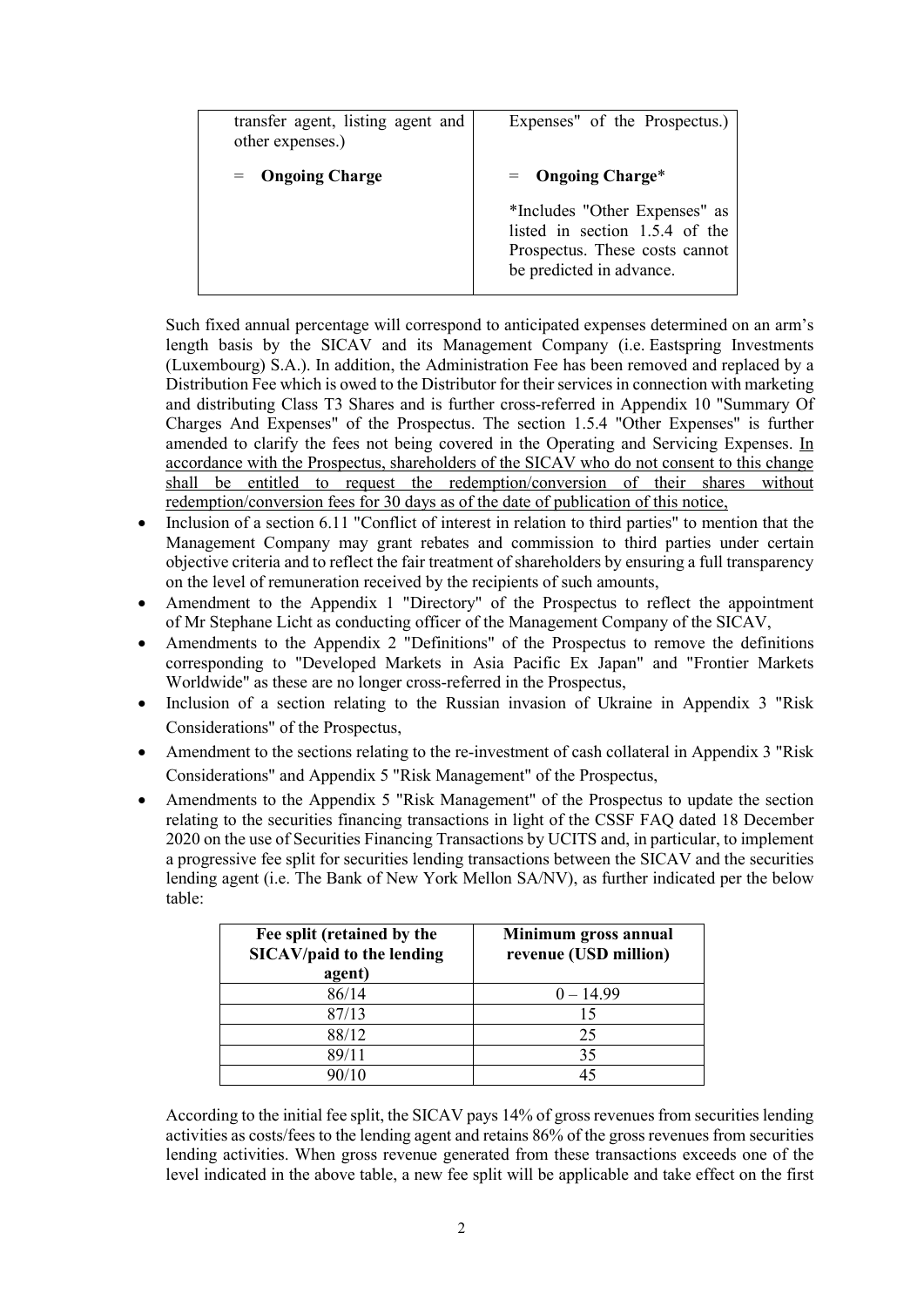business day of the following calendar month, noting that such fee split will always be in favour of the SICAV. Conversely, the fee split may be adjusted in the opposite direction (i.e. result in a decrease of the fee split), in the event that the gross annual revenue from securities lending transactions falls below one of the achieved level,

- Amendments to the Appendix 8 "Environmental, Social And Governance Considerations And Sustainability Risk" of the Prospectus to further align with the investment objective contained in the general part of the Prospectus,
- Inclusion of an Appendix 9 "Important Information For Investors In Certain Countries" of the Prospectus containing important information for investors located in certain jurisdictions,
- Inclusion of an Appendix 10 "Summary Of Charges And Expenses" of the Prospectus containing a summary of charges and expenses at sub-fund and share class level.

In addition, the Board of Directors would like to inform the Shareholders of the following sub-funds of the changes made to the sub-funds in which they invest:

### **(1) Notice to the shareholders of the "Eastspring Investments – Global Emerging Markets Customized Equity Fund" (for the purpose of this section, the "Sub-Fund")**

As the Sub-Fund will no longer be managed against a customized benchmark, the name of the Sub-Fund will be changed from "*Eastspring Investments – Global Emerging Markets Customized Equity Fund*" to "*Eastspring Investments – Global Emerging Markets Fundamental Value Fund*", with effect as of 1 July 2022, in order to update the fund's investment objective.

In accordance with the Prospectus, existing shareholders in the Sub-Fund who do not consent to the above change shall be entitled to request the redemption/conversion of their shares without redemption/conversion fees for 30 days as of the date of publication of this notice.

### **(2) Notice to the shareholders of the "Eastspring Investments – China Bond Fund" (for the purpose of this section, the "Sub-Fund")**

The investment objective of the Sub-Fund will be amended to clarify the framework in which the Sub-Fund may invest in fixed income / debt securities rated below investment grade and/or with loss absorption feature as and shall read as follows, with effect as of 1 July 2022:

*The Sub-Fund seeks to maximise total return by investing at least 70% of its net assets in fixed income / debt securities denominated in Renminbi (offshore Renminbi (CNH) or onshore Renminbi (CNY) ). The Sub-Fund may also invest in non-Renminbi denominated securities.* 

*Investments in Chinese onshore debt securities will be through the China interbank bond market direct access program (the "CIBM Direct Access Program"), QFII/RQFII and/or China Hong Kong Bond Connect ("Bond Connect"). The Sub-Fund may invest less than 30% of its net assets in fixed income / debt securities rated below investment grade (i.e. rated below BBB- by Standard & Poor's or comparable ratings by Moody's Investors Services or Fitch Ratings) or if unrated, determined by the Investment Manager to be of comparable quality. For the purpose of this Sub-Fund, the term "unrated" fixed income / debt securities are defined to mean that neither the fixed income / debt security itself, nor its issuer has a credit rating by Standard & Poor, Moody's Investors Services or Fitch Ratings.* 

*This Sub-Fund may invest up to 20% of its net assets in ABS, MBS, Contingent Convertible Bonds ("CoCos"), Distressed Securities and Defaulted Securities, with a limit of 10% for Distressed Securities and Defaulted Securities combined. The Sub-Fund may invest less than 30% of its net assets in debt instruments with loss absorption features out of which up to 10% of its net assets may be invested in CoCos with loss absorption features (such as Additional Tier 1 capital and Tier 2 capital instruments with mechanical triggers (i.e. debt instruments with write-down or conversion into equity features with pre-specified triggers)) and up to 20% of its net assets in non-*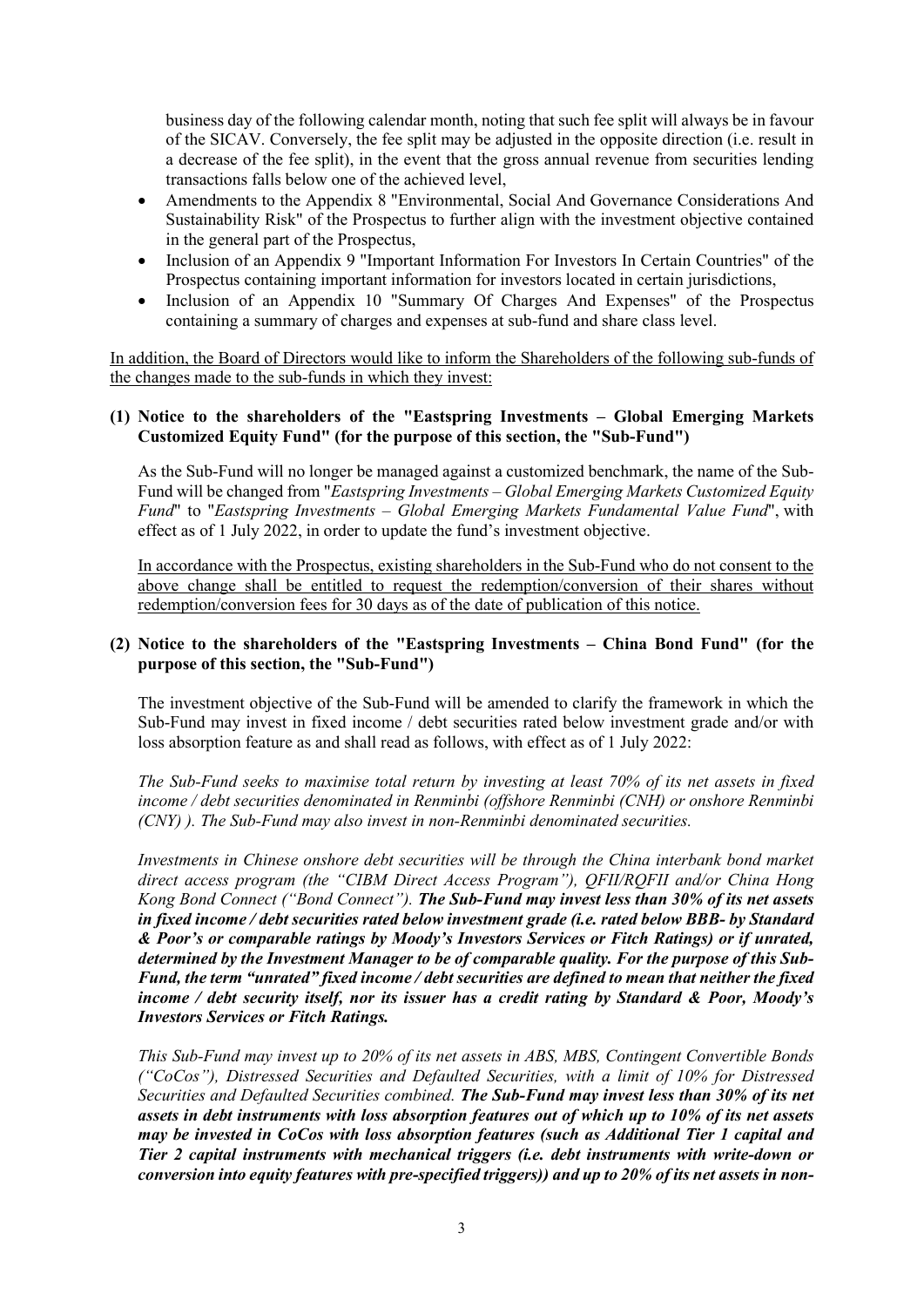*preferred senior debt and other subordinated debts with loss absorption features. In addition, this Sub-Fund may invest up to 10% of its net assets in synthetic fixed income instruments (including credit-linked notes). It may also hold up to 10% of its net assets in equity securities to the extent that such securities result from the conversion or exchange of a preferred stock or debt obligation.* 

*The maximum permissible allocation to debt securities issued by the government of China shall be 100% of the Sub-Fund's net assets.*

In accordance with the Prospectus, existing shareholders in the Sub-Fund who do not consent to the above change shall be entitled to request the redemption/conversion of their shares without redemption/conversion fees for 30 days as of the date of publication of this notice.

#### **(3) Notice to the shareholders of the "Eastspring Investments – Global Market Navigator Fund" (for the purpose of this section, the "Sub-Fund")**

As the Sub-Fund invests in a diversified range of global assets, the investment objective of the Sub-Fund will be amended to clarify that the Sub-Fund may invest up to 10% in aggregate of its net assets in Alternative Asset Classes (as defined in the Prospectus) and shall read as follows, with effect as of 1 July 2022:

*The Sub-Fund aims to achieve positive absolute returns over the medium-term through the implementation of an actively managed investment strategy in a diversified range of global assets including cash, equities, bonds and currencies. Exposure to each of the asset classes will be primarily through exchange traded funds, index futures, direct equity and bonds (including high yield bonds, CMBS, ABS and MBS), swaps, options and foreign exchange forwards, each of which may be traded through recognised exchanges or via the over-the-counter markets. The Sub-Fund may also invest up to 10% in aggregate of its net assets in Alternative Asset Classes. This objective may also be achieved through investments in unlisted collective investment schemes and other subfunds of the SICAV on an ancillary basis below 30% of the net assets of the Sub-Fund. Underlying funds, other than sub-funds of the SICAV, may charge management fees of up to 1.00% per annum of their net assets. No management fee will be charged by other sub-funds of the SICAV.* 

*This Sub-Fund may also invest up to 5% in aggregate of its net assets in Distressed Securities and Defaulted Securities. The Sub-Fund may invest no more than 25% of its net assets in debt instruments with loss absorption features out of which up to 5% of its net assets may be invested in CoCos with loss absorption features (such as Additional Tier 1 capital and Tier 2 capital instruments with mechanical triggers (i.e. debt instruments with write-down or conversion into equity features with pre-specified triggers)) and up to 20% of its net assets in non-preferred senior debt and other subordinated debts with loss absorption features.*

Shareholders of the Sub-Fund should note that this amendment is made for clarification purposes and does not amount to a material change.

### **(4) Notice to the shareholders of the "Eastspring Investments – Global Multi Asset Income Plus Growth Fund" (for the purpose of this section, the "Sub-Fund")**

As the Sub-Fund invests in a diversified range of eligible global assets, the investment objective of the Sub-Fund will be amended to clarify that the Sub-Fund may invest up to 10% in aggregate of its net assets in Alternative Asset Classes (as defined in the Prospectus) and shall read as follows, with effect as of 1 July 2022.

*The Sub-Fund aims to provide income and modest capital growth over the medium to long term through the implementation of an actively managed investment strategy.* 

*The Sub-Fund invests in a diversified range of eligible global assets including but not limited to equities (and equity-related securities), bonds, currencies and cash and its equivalent. Exposure to*